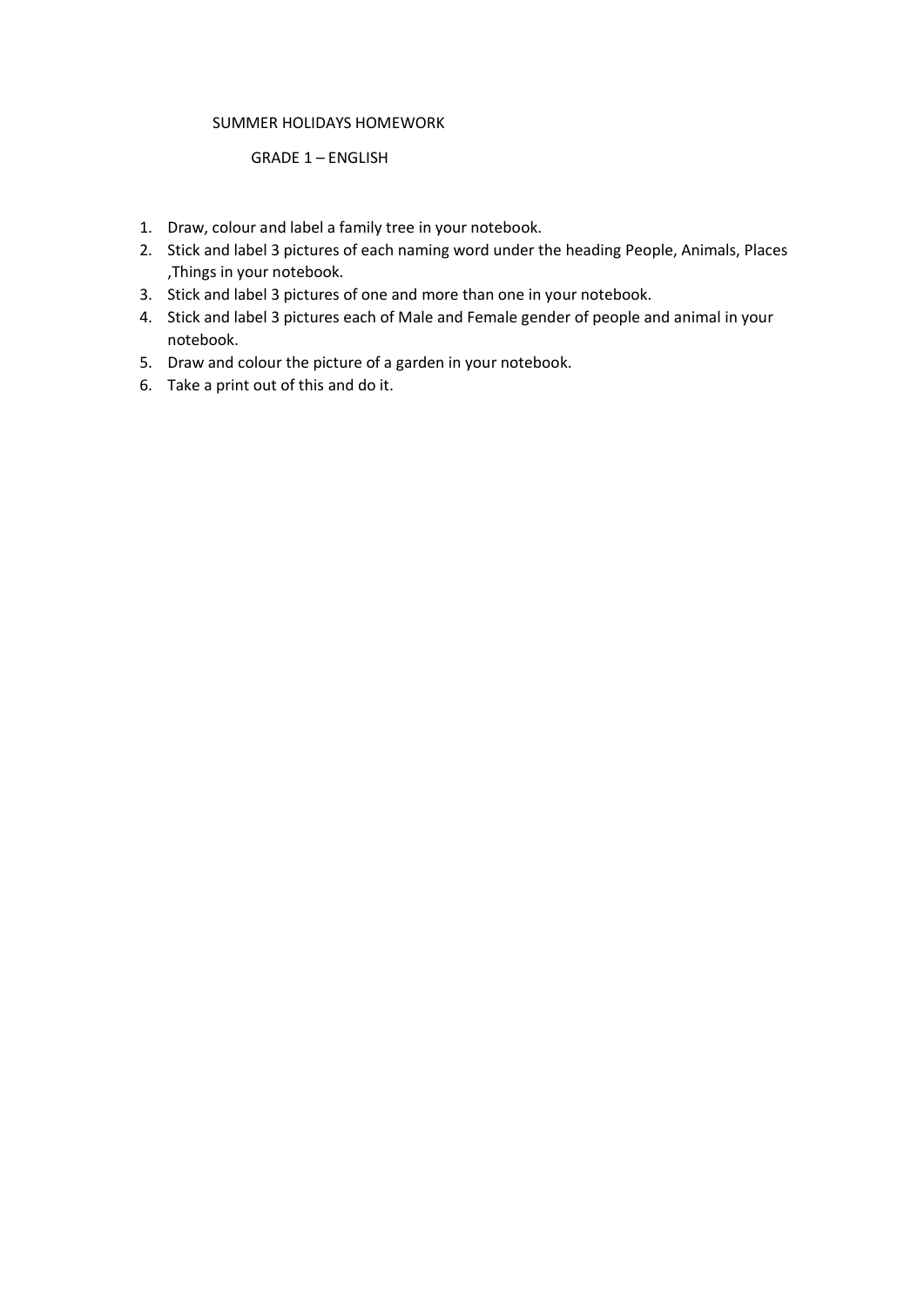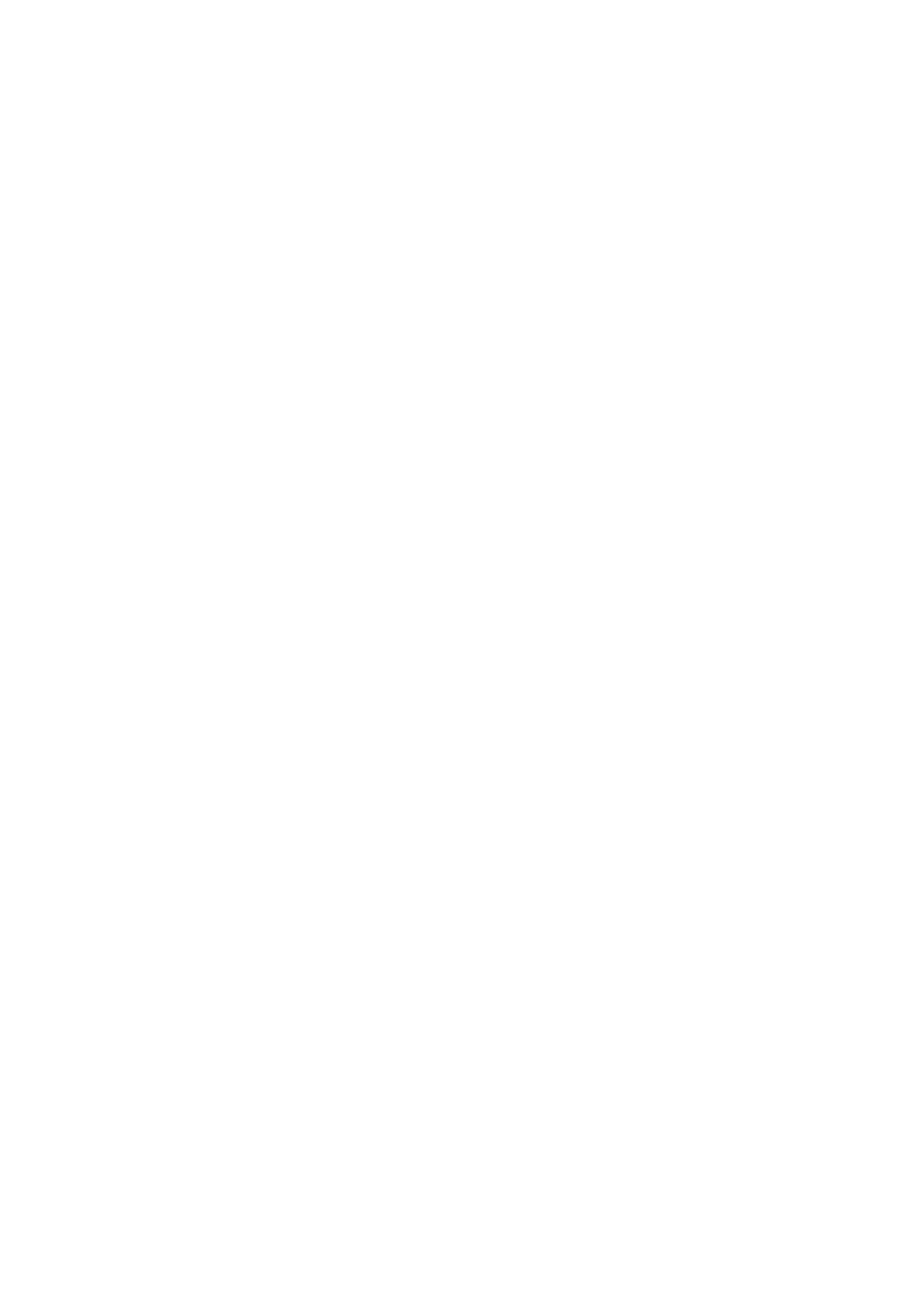

Summer Holiday Home Work

Date- 14/05/2022 subject- Hindi Grade-1

1. प्यारे बच्चों इस अवकाश में आप एक रंगीन A4 size पेपर ले और उसमें चारों ओर से रेखा खींचें एवं उसमें भिन्न- भिन्न प्रकार के मौखिक भाषा और लिखित भाषा को चित्र चिपका कर अंकित करें!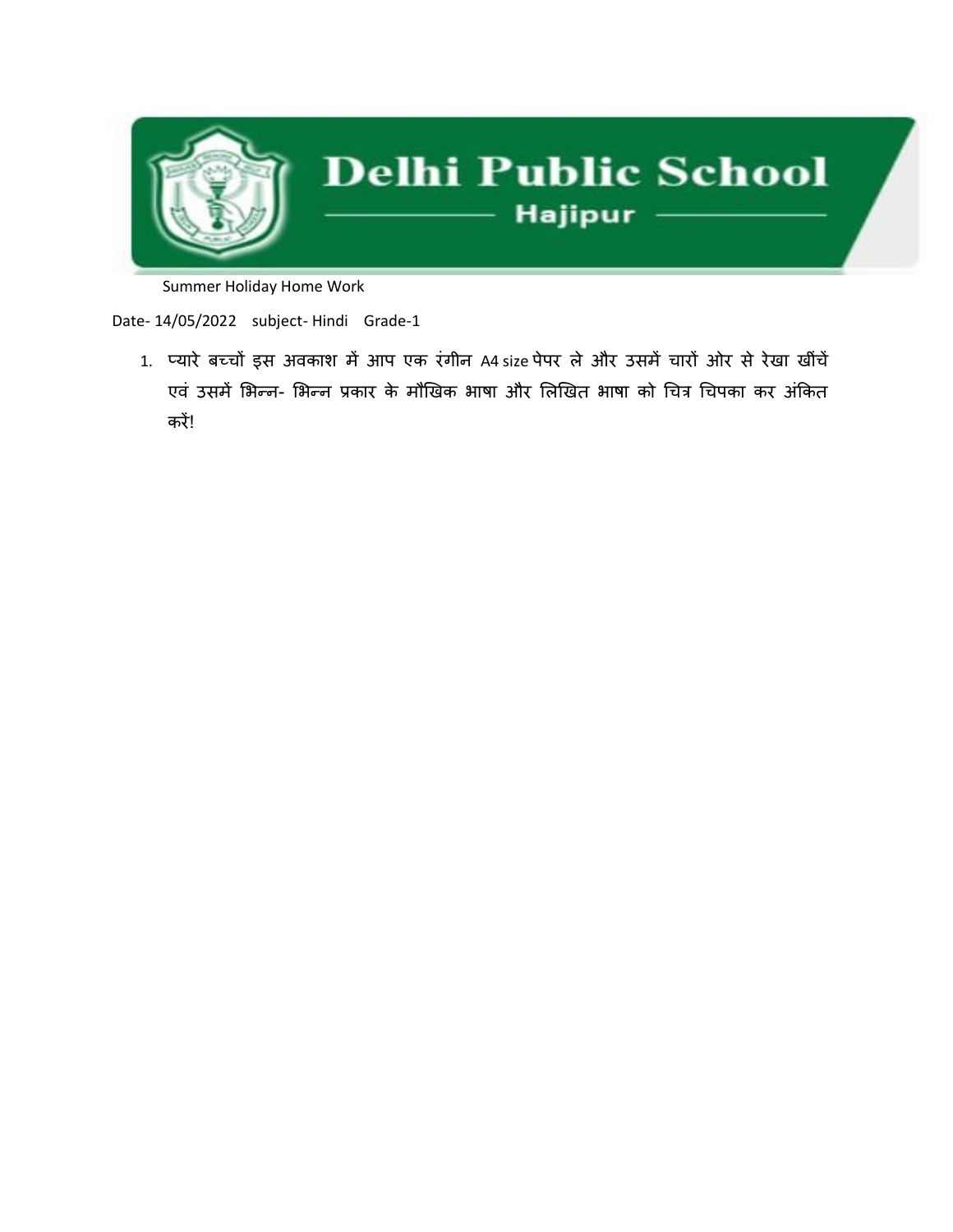

# **Grade-** I

### Subject - MATH

## SUMMER HOLIDAY HOMEWORK

**1.With the help of your parents , trace the following objects in your notebook and then colour all the circular objects green, square objects as blue and rectangular objects as red.**

- **a. Bangle**
- **b. Match box**
- **c. Dice**
- **d. Bottle cap**

**2.Write the numbers 1 to 50 in words in your notebook.**

### **SUBJECT : EVS**

**1.Paste or draw the healthy food or unhealthy food on the chart paper and write the name.**